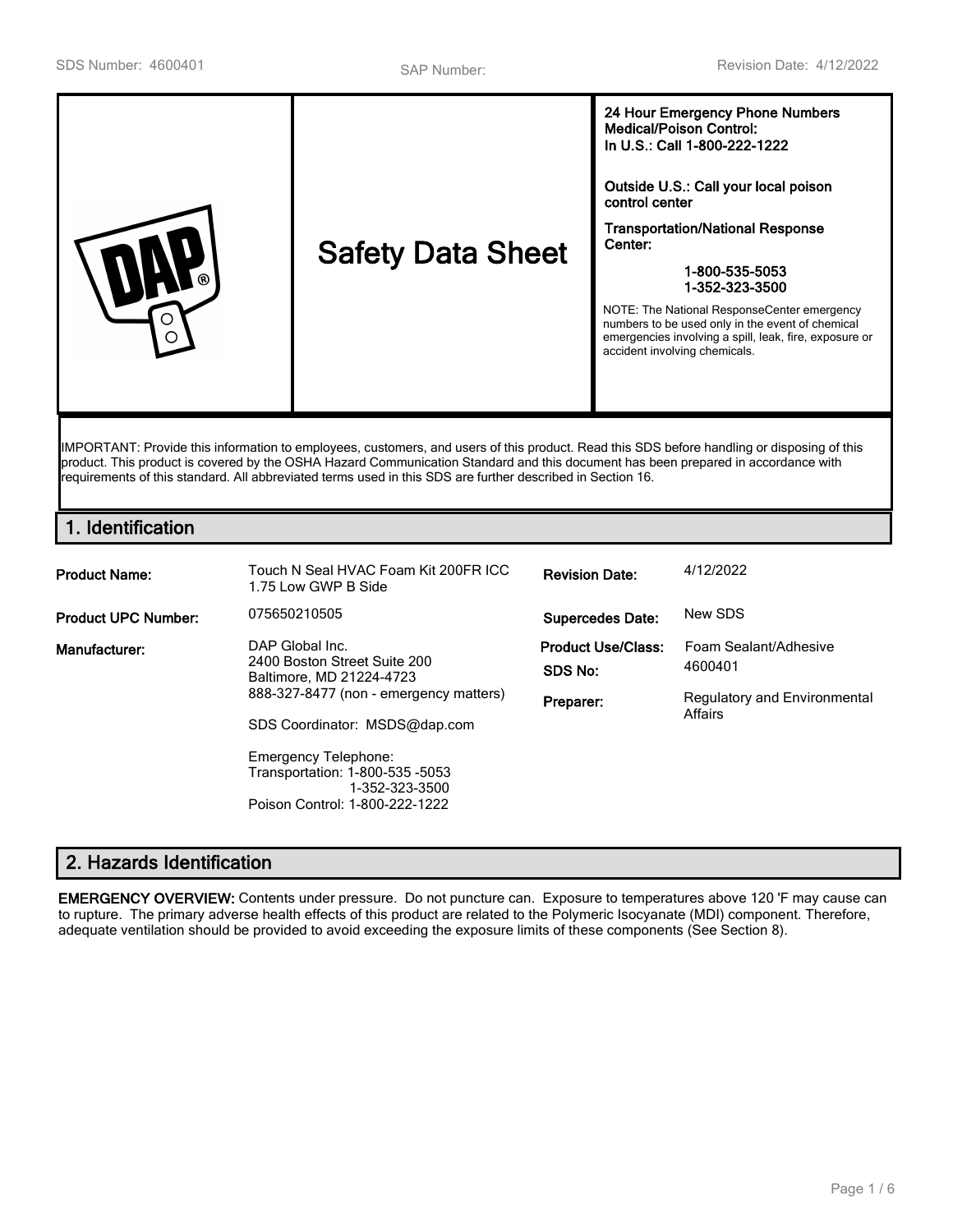# **GHS Classification**

Acute Tox. 4 Inhalation, Eye Irrit. 2, Gas under Pressure, Comp. Gas

### **Symbol(s) of Product**



**Signal Word** Warning

#### **Possible Hazards**

31% of the mixture consists of ingredients of unknown acute toxicity

### **GHS HAZARD STATEMENTS**

| Compressed Gas                         | H280 | Contains gas under pressure; may explode if heated. |
|----------------------------------------|------|-----------------------------------------------------|
| Eye Irritation, category 2             | H319 | Causes serious eye irritation.                      |
| Acute Toxicity, Inhalation, category 4 | H332 | Harmful if inhaled.                                 |

#### **GHS LABEL PRECAUTIONARY STATEMENTS**

| P <sub>261</sub> | Avoid breathing dust/fume/gas/mist/vapours/spray.                                                                                   |
|------------------|-------------------------------------------------------------------------------------------------------------------------------------|
| P <sub>264</sub> | Wash thoroughly after handling.                                                                                                     |
| P271             | Use only outdoors or in a well-ventilated area.                                                                                     |
| P280             | Wear protective gloves/protective clothing/eye protection/face protection.                                                          |
| P304+P340        | IF INHALED: Remove person to fresh air and keep comfortable for breathing.                                                          |
| P305+P351+P338   | IF IN EYES: Rinse cautiously with water for several minutes. Remove contact lenses, if<br>present and easy to do. Continue rinsing. |
| P312             | Call a POISON CENTER or doctor/physician if you feel unwell.                                                                        |
| P337+P313        | If eye irritation persists: Get medical advice/attention.                                                                           |
| P410+P403        | Protect from sunlight. Store in a well-ventilated place.                                                                            |

### **3. Composition/Information on Ingredients**

| <b>Chemical Name</b>                           | CAS-No.       | Wt. % GHS Symbols    | <b>GHS Statements</b> |
|------------------------------------------------|---------------|----------------------|-----------------------|
| Trans-1,3,3,3-Tetrafluoroprop-1-ene            | 29118-24-9    | 10-30 No Information | No Information        |
| 2-Butyne-1,4-diol, polymer with (chloromethyl) | 68441-62-3    | 10-30 GHS07          | H302-319              |
| oxirane, brominated, dehydrochlorinated,       |               |                      |                       |
| methoxylated                                   |               |                      |                       |
| Tris(2-chloro-1-methylethyl) phosphate         | 13674-84-5    | 7-13 GHS07           | H302-332              |
| 1233zd HFO Propellant                          | 102687-65-0   | 1-5 No Information   | No Information        |
| 2-Butoxyethanol                                | 111-76-2      | 1-5 GHS06-GHS07      | H302-311-315-319-330  |
| Glycerine                                      | $56 - 81 - 5$ | 0.5-1.5 GHS06        | H331                  |
| Triethyl phosphate                             | 78-40-0       | 0.5-1.5 GHS07        | H302-319              |

The text for GHS Hazard Statements shown above (if any) is given in the "Other information" Section.

# **4. First-aid Measures**

**FIRST AID - INHALATION:** If you experience difficulty in breathing, leave the area to obtain fresh air. If continued difficulty is experienced, get medical attention immediately.

**FIRST AID - SKIN CONTACT:** Wash skin with soap and water for 15 minutes. Get medical aid if symptoms persist. Use a rag to remove excess foam from skin and remove contaminated clothing. Use of a solvent, such as acetone (nail polish remover) or mineral spirits, may help in removing uncured foam residue from clothing or other surfaces (avoid eye contact). Cured foam may be physically removed by persistent washing with soap and water. If irritation develops, use mild skin cream. If irritation persists, obtain medical attention.

**FIRST AID - EYE CONTACT:** In case of contact, immediately flush eyes with large quantities of water for at least 15 minutes until irritation subsides. Get medical attention immediately.

**FIRST AID - INGESTION:** If swallowed, DO NOT INDUCE VOMITING. Get medical attention immediately.

### **5. Fire-fighting Measures**

**UNUSUAL FIRE AND EXPLOSION HAZARDS:** Closed containers may burst if exposed to extreme heat or fire. Containers may explode if exposed to extreme heat.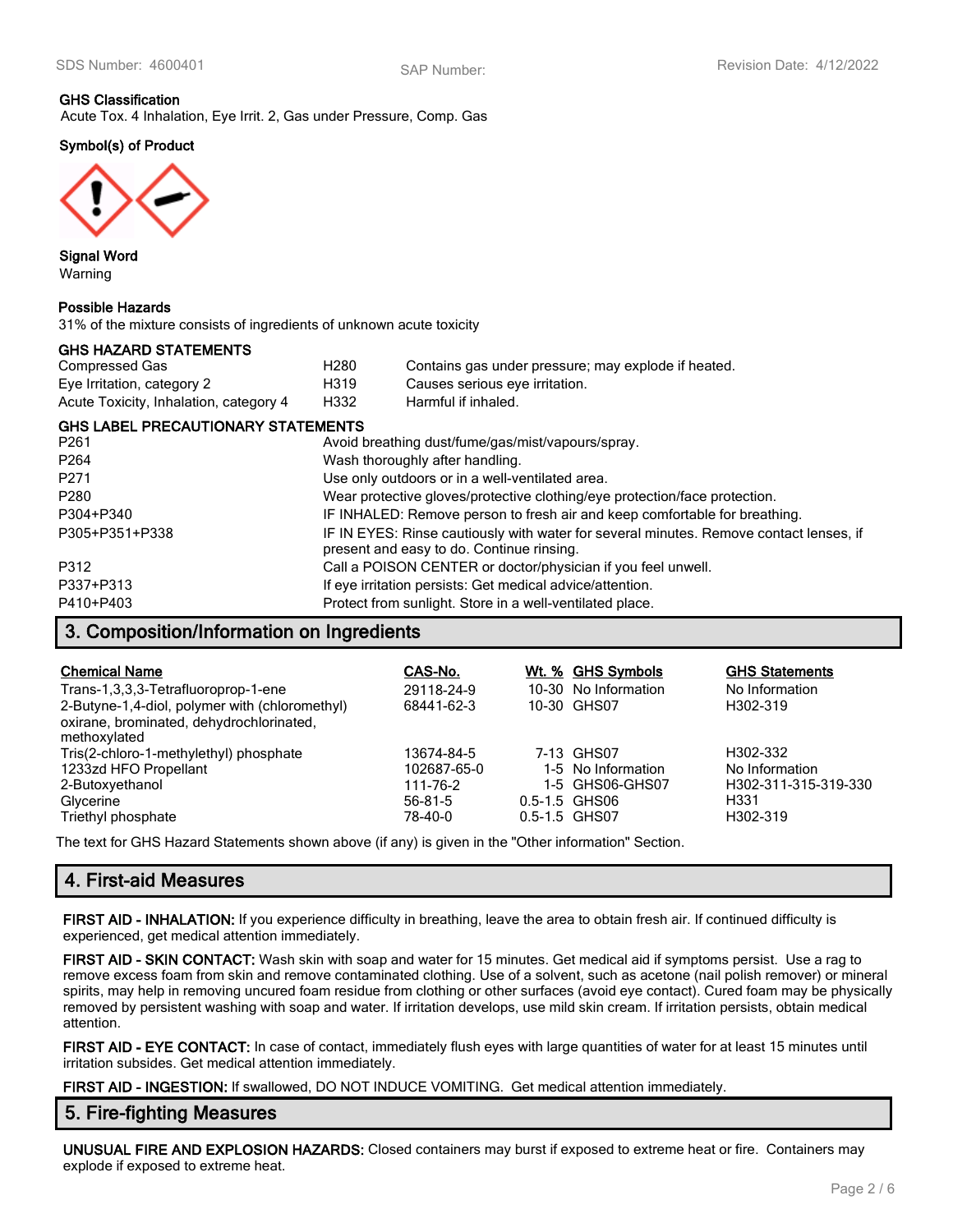**SPECIAL FIREFIGHTING PROCEDURES:** Wear self-contained breathing apparatus pressure-demand (NIOSH approved or equivalent) and full protective gear. Use water spray to cool exposed surfaces.

**EXTINGUISHING MEDIA:** Alcohol Foam, Carbon Dioxide, Dry Chemical, Water Spray or Fog, Water

# **6. Accidental Release Measures**

#### **ENVIRONMENTAL MEASURES:** No Information

**STEPS TO BE TAKEN IF MATERIAL IS RELEASED OR SPILLED:** Contain spilled material and remove with inert absorbent. Dispose of contaminated absorbent, container and unused contents in accordance with local, state and federal regulations. Use personal protective equipment as necessary. Read all product instructions before using. Personal protective equipment should include impervious gloves, protective eye wear, and suitable work clothes. Uncured product is very sticky, so carefully remove the bulk of the foam by scraping it up and then immediately remove residue with a rag and solvent such as polyurethane cleaner, mineral spirits, acetone (nail polish remover), paint thinner, etc. Once the product has cured, it can only be removed physically by scraping, buffing, etc. Dispose as plastic waste (foam plastic) in accordance with all applicable guidelines and regulations. Spilled material becomes very slippery when wet. Sweep-up to prevent slipping hazard.

# **7. Handling and Storage**

**HANDLING:** KEEP OUT OF REACH OF CHILDREN!DO NOT TAKE INTERNALLY. Make sure nozzle is directed away from yourself prior to discharge. Keep away from open flames, hot surfaces and sources of ignition. Keep containers away from excessive heat and freezing. Keep containers away from moisture. Wear appropriate personal protection. Avoid breathing vapor and contact with eyes, skin and clothing. Use only with adequate ventilation. Wash thoroughly after handling. Do not re-use empty containers.

**STORAGE:** Protect material from direct sunlight. Keep containers tightly closed in a dry, cool and well-ventilated place. Do not store at temperatures above 120 °F (49 °C). Store containers away from excessive heat and freezing. Store away from caustics and oxidizers.

# **8. Exposure Controls/Personal Protection**

| Ingredients with Occupational Exposure Limits<br><b>Chemical Name</b><br><b>ACGIH TLV-TWA</b><br><b>ACGIH-TLV STEL</b><br><b>OSHA PEL-TWA</b><br><b>OSHA PEL-CEILING</b> |              |              |                                                                                         |              |
|--------------------------------------------------------------------------------------------------------------------------------------------------------------------------|--------------|--------------|-----------------------------------------------------------------------------------------|--------------|
| Trans-1,3,3,3-Tetrafluoroprop-1-ene<br>2-Butyne-1,4-diol, polymer with<br>(chloromethyl) oxirane, brominated,<br>dehydrochlorinated, methoxylated                        | N.E.<br>N.E. | N.E.<br>N.E. | N.E.<br>N.E.                                                                            | N.E.<br>N.E. |
| Tris(2-chloro-1-methylethyl) phosphate                                                                                                                                   | N.E.         | N.E.         | N.E.                                                                                    | N.E.         |
| 1233zd HFO Propellant                                                                                                                                                    | N.E.         | N.E.         | N.E.                                                                                    | N.E.         |
| 2-Butoxyethanol                                                                                                                                                          | 20 ppm TWA   | N.E.         | 50 ppm TWA, 240 N.E.<br>mg/m3 TWA                                                       |              |
| Glycerine                                                                                                                                                                | N.E.         | N.E.         | 15 mg/m3 TWA<br>mist, total<br>particulate, 5 mg/m3<br>TWA mist.<br>respirable fraction | N.E.         |
| Triethyl phosphate                                                                                                                                                       | N.E.         | N.E.         | N.E.                                                                                    | N.E.         |

**Further Advice: MEL = Maximum Exposure Limit OES = Occupational Exposure Standard SUP = Supplier's Recommendation Sk = Skin Sensitizer N.E. = Not Established**

### **Personal Protection**

**RESPIRATORY PROTECTION:** No personal respiratory protective equipment normally required. If concentrations exceed the exposure limits specified, use of a NIOSH-approved supplied air respirator is recommended. Where the protection factor is exceeded, use of a Self Contained Breathing Apparatus (SCBA) may be necessary. A respiratory protection program that meets the OSHA 1910.134 and ANSI Z88.2 requirements must be followed whenever workplace conditions warrant a respirator's use.



**SKIN PROTECTION:** Wear nitrile, neoprene, or natural rubber gloves.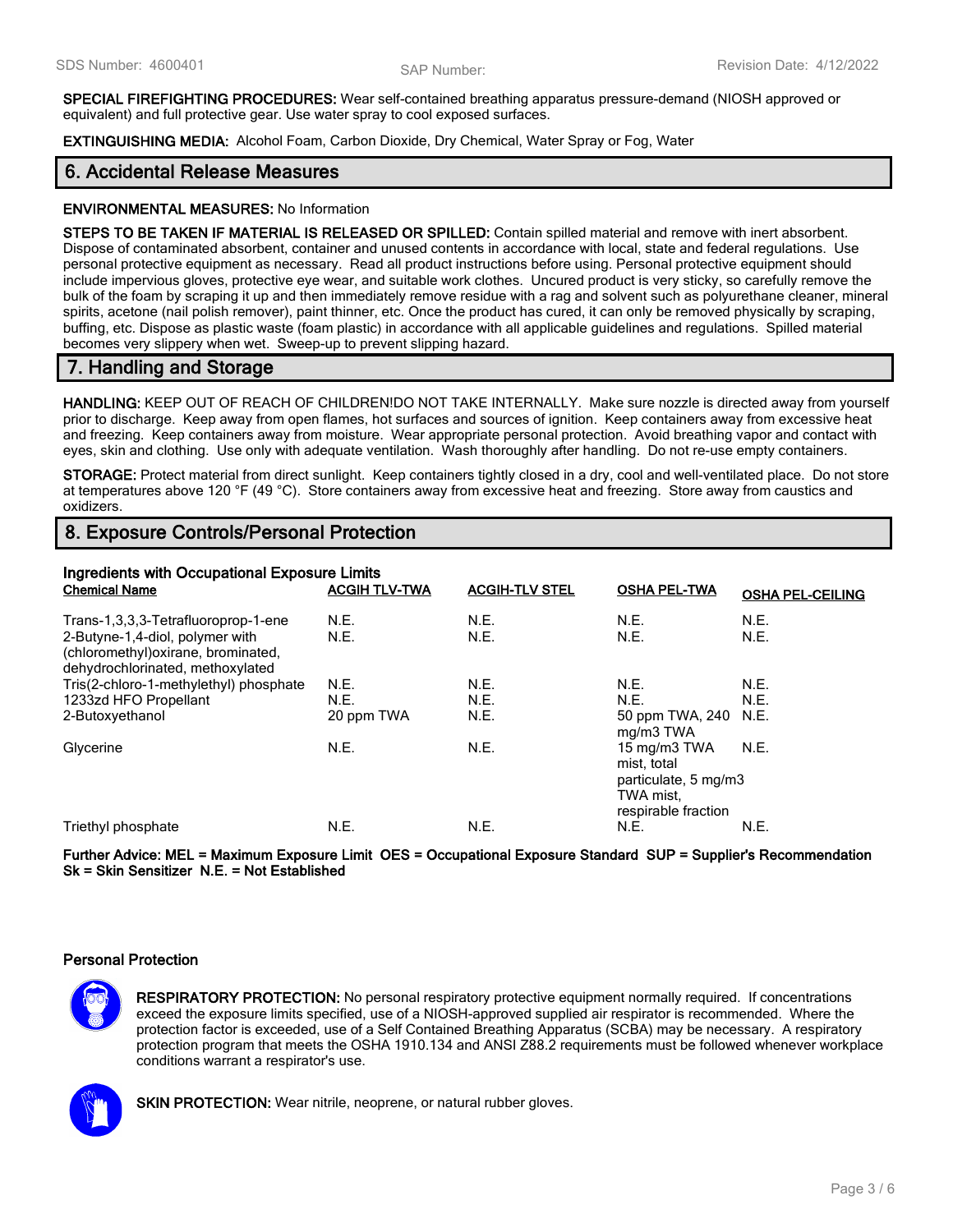

**EYE PROTECTION:** Goggles or safety glasses with side shields.

**OTHER PROTECTIVE EQUIPMENT:** Provide eyewash. Chemical-resistant apron.



**HYGIENIC PRACTICES:** Wash hands before breaks and at the end of workday. Remove and wash contaminated clothing before re-use.

# **9. Physical and Chemical Properties**

**Appearance:** Cream **Physical State:** Foam **Density, g/cm3:** 1.20 - 1.20 - 1.20 **pH: pH: pH:** Not Applicable proposity of the Section Pressure of Applicable pressure of the Not Applicable pressure of Not Applicable pressure of Not Applicable pressure of Not App **Freeze Point, °C: Not Established Viscosity (mPa.s):** Not Aplicable **Not Aplicable Solubility in Water:** Not Established **Partition Coeff., n-octanol/water:** Not Established **Decomposition Temperature, °C:** Not Established **Explosive Limits, %:** N.E. - N.E. - N.E. **Boiling Range, °C:** N.A. - N.A. - N.A. **Auto-Ignition Temperature, °C** Not Established **Minimum Flash Point, °C:** N.A. **Vapor Pressure, mmHg:** Not Established **Evaporation Rate:** Faster Than n-Butyl Acetate **Flash Method:** Not Applicable **Not Applicable Vapor Density: Heavier Than Air Flammability, NFPA:** Non-Flammable **Combustible Dust:** Does not support combustion

**Slight Solvent Codor Threshold:**<br>1.20 - 1.20 **DH:** Does not support combustion

(See "Other information" Section for abbreviation legend) (If product is an aerosol, the flash point stated above is that of the propellant.)

# **10. Stability and Reactivity**

**STABILITY:** Stable under recommended storage conditions.

**CONDITIONS TO AVOID:** Excessive heat and freezing.

**INCOMPATIBILITY:** Incompatible with strong bases and oxidizing agents. Reacts with isocynates.

**HAZARDOUS DECOMPOSITION PRODUCTS:** Normal decomposition products, i.e., COx, NOx.

### **11. Toxicological Information**

**EFFECT OF OVEREXPOSURE - INHALATION:** Vapors may be irritating to eyes, nose, throat, and lungs. Inhalation of high concentrations may cause headache, nausea, and dizziness.

**EFFECT OF OVEREXPOSURE - SKIN CONTACT:** May cause skin irritation.

**EFFECT OF OVEREXPOSURE - EYE CONTACT:** Direct eye contact may cause irritation. Mist and vapors may cause eye irritation. Foam contact can cause physical damage due to adhesive character.

**EFFECT OF OVEREXPOSURE - INGESTION:** May be harmful if swallowed. Ingestion may cause gastrointestinal irritation, nausea, vomiting and diarrhea.

#### **CARCINOGENICITY:** No Information

**EFFECT OF OVEREXPOSURE - CHRONIC HAZARDS:** No Information

**PRIMARY ROUTE(S) OF ENTRY:** Skin Contact, Inhalation, Eye Contact

### **Acute Toxicity Values**

**The acute effects of this product have not been tested. Data on individual components are tabulated below**

| CAS-No. | <b>Chemical Name</b>                           | Oral LD50 | Dermal LD50 | Vapor LC50 |
|---------|------------------------------------------------|-----------|-------------|------------|
|         | 29118-24-9 Trans-1,3,3,3-Tetrafluoroprop-1-ene | - N.i.    | -N.I.       | - N.i.     |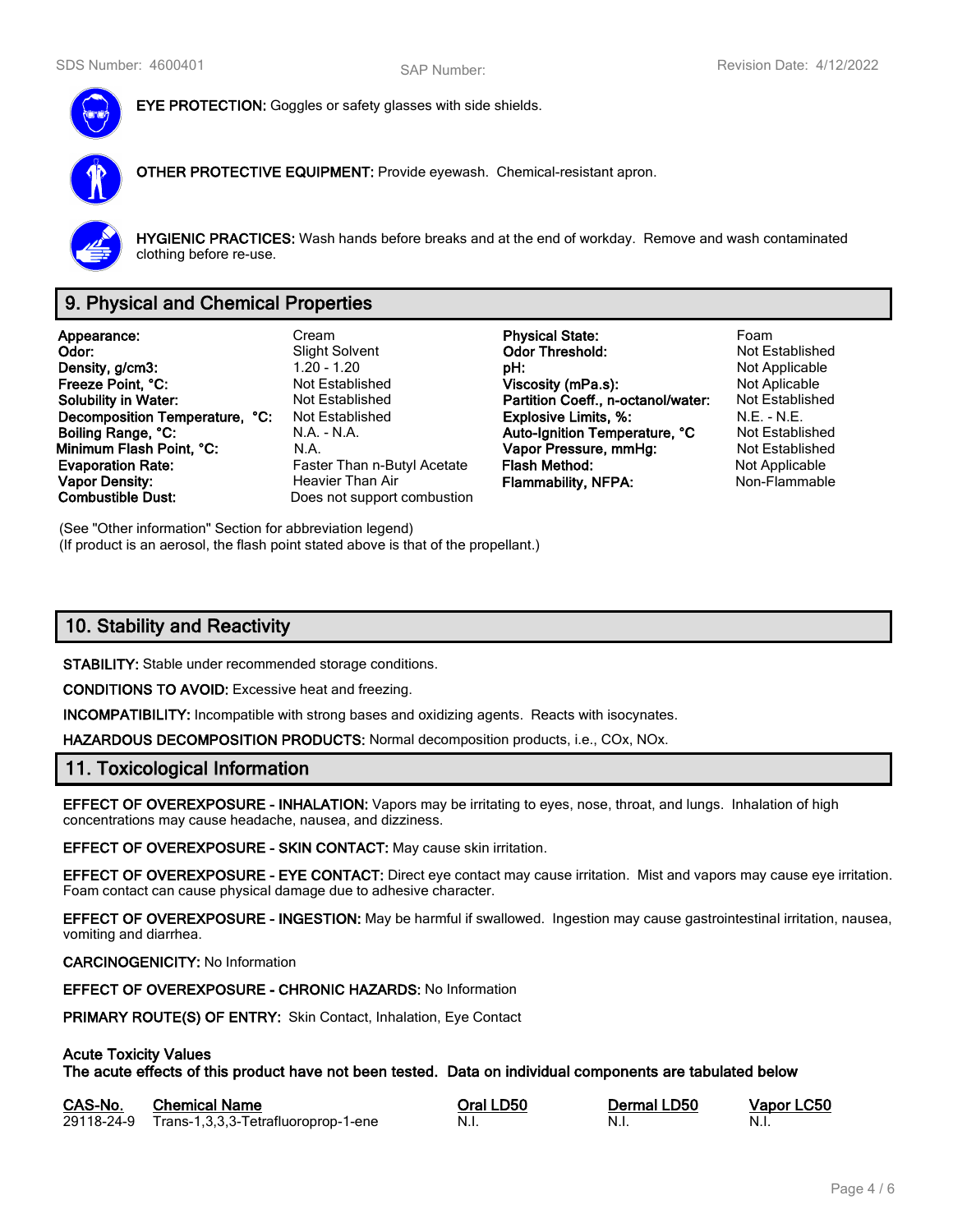| SDS Number: 4600401 |                                                                                                            | SAP Number: |                                                 |                          | Revision Date: 4/12/2022 |
|---------------------|------------------------------------------------------------------------------------------------------------|-------------|-------------------------------------------------|--------------------------|--------------------------|
| 68441-62-3          | 2-Butyne-1,4-diol, polymer with (chloromethyl)<br>oxirane, brominated, dehydrochlorinated,<br>methoxylated |             | 1337 mg/kg Rat                                  | N.I.                     | N.I.                     |
| 13674-84-5          | Tris(2-chloro-1-methylethyl) phosphate                                                                     |             | 1500 mg/kg Rat                                  | >5000 mg/kg Rabbit       | - N.I.                   |
| 102687-65-0         | 1233zd HFO Propellant                                                                                      |             | N.I.                                            | N.I.                     | N.I.                     |
| 111-76-2            | 2-Butoxyethanol                                                                                            |             | 470 mg/kg Rat                                   | 220 mg/kg Rabbit         | N.I.                     |
| 56-81-5             | Glycerine                                                                                                  |             | 12600 mg/kg Rat                                 | >10000 mg/kg Rabbit N.I. |                          |
| 78-40-0             | Triethyl phosphate                                                                                         |             | 1100 - 1600 mg/kg Rat > 20000 mg/kg Rabbit N.I. |                          |                          |
|                     |                                                                                                            |             |                                                 |                          |                          |

 $NI = No$  Information

# **12. Ecological Information**

### **ECOLOGICAL INFORMATION:** No Information

### **13. Disposal Information**

**DISPOSAL INFORMATION:** Contents under pressure. Dispose of material in accordance with all federal, state and local regulations. State and Local regulations/restrictions are complex and may differ from Federal regulations. Responsibility for proper waste disposal is with the owner of the waste. Liquids cannot be disposed of in a landfill. Do not dispose of waste into sewer. Do not re-use empty containers. Before disposing of containers, relieve container of any remaining product and pressure. Empty cylinders, once relieved of all pressure, can be disposed of as non-hazardous waste.

**STEPS TO BE TAKEN IF MATERIAL IS RELEASED OR SPILLED:** Contain spilled material and remove with inert absorbent. Dispose of contaminated absorbent, container and unused contents in accordance with local, state and federal regulations. Use personal protective equipment as necessary. Read all product instructions before using. Personal protective equipment should include impervious gloves, protective eye wear, and suitable work clothes. Uncured product is very sticky, so carefully remove the bulk of the foam by scraping it up and then immediately remove residue with a rag and solvent such as polyurethane cleaner, mineral spirits, acetone (nail polish remover), paint thinner, etc. Once the product has cured, it can only be removed physically by scraping, buffing, etc. Dispose as plastic waste (foam plastic) in accordance with all applicable guidelines and regulations. Spilled material becomes very slippery when wet. Sweep-up to prevent slipping hazard.

# **14. Transport Information**

| DOT UN/NA Number:<br><b>DOT Proper Shipping Name:</b><br><b>DOT Technical Name:</b><br><b>DOT Hazard Class:</b><br><b>Hazard SubClass:</b> | UN3500<br>Chemical under pressure, n.o.s.<br>(trans-1,3,3,3-Tetrafluoroprop-1-ene, trans-1-Chloro-3,3,3-trifluoropropene)<br>2.2 Non-flamm compressed gas<br>N.A. |
|--------------------------------------------------------------------------------------------------------------------------------------------|-------------------------------------------------------------------------------------------------------------------------------------------------------------------|
| <b>Packing Group:</b>                                                                                                                      | N.A.                                                                                                                                                              |
|                                                                                                                                            |                                                                                                                                                                   |

# **15. Regulatory Information**

# **U.S. Federal Regulations:**

### **CERCLA - SARA Hazard Category**

This product has been reviewed according to the EPA 'Hazard Categories' promulgated under Sections 311 and 312 of the Superfund Amendment and Reauthorization Act of 1986 (SARA Title III) and is considered, under applicable definitions, to meet the following categories:

Gas under pressure, Acute Toxicity (any route of exposure), Serious eye damage or eye irritation

#### **SARA SECTION 313:**

This product contains the following substances subject to the reporting requirements of Section 313 of Title III of the Superfund Amendment and Reauthorization Act of 1986 and 40 CFR part 372:

No Sara 313 components exist in this product.